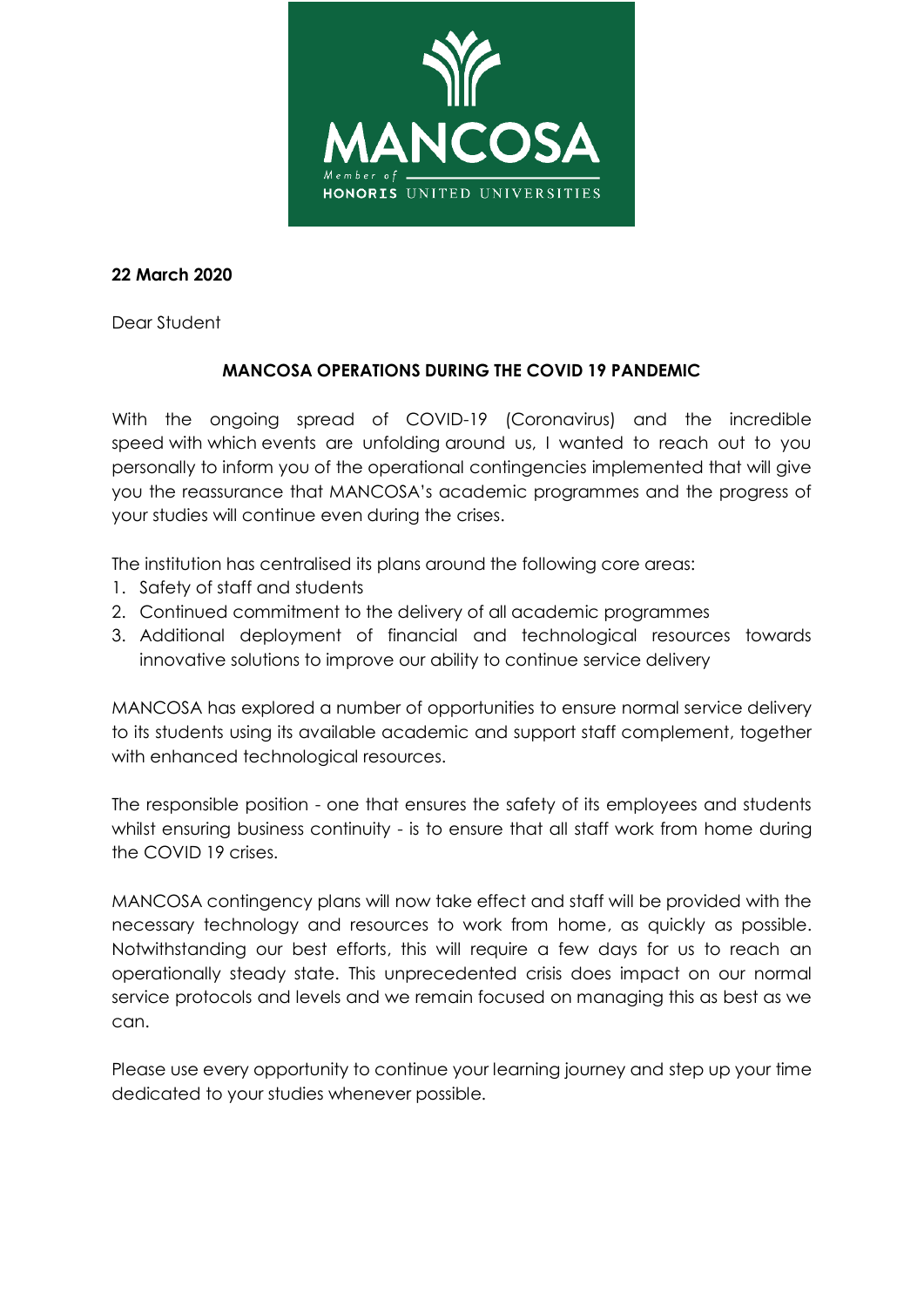

### **Technology - 'mancosaconect' – online portal**

At this stage most students already have access to the 'mancosaconnect' portal, however we are also working towards granting access for all students across all programmes to the 'mancosaconnect' portal within the next few days. The portal will give you access to:

- Recorded lectures (PowerPoint presentations with voice instruction)
- "Ask the Tutor" facility to request direct academic support
- Module based guidance on online academic resources
- **•** Portal facility for the online submission of your assessment

## *A link on how to use the portal with the appropriate login details will be sent to students.*

#### **Service Support Team**

Our student services team will be working remotely and will be dedicated to responding to your queries as best as we can. Please note that those queries which cannot be resolved through the self-service channels will be prioritized as we attempt to reach a steady operational state over the next few weeks. We strongly recommend that you use the self - service facilities, where available, in order to receive quicker response times on your queries or alternatively you can get in touch with us using the Live Chat facility. The self-service portal and the LiveChat is available on MyMANCOSA.com. Additional functionalities specifically related to assessments is available on MANCOSAConnect.

Self-service functionalities are inclusive of but not limited to:

- **Completion letters for studies (before and after graduation)**
- **Study status quo letter**
- **Academic referenced letter**
- **Extension requests**
- Remark requests
- **Returning and re-registration requests**
- **Company bursary pro-formas**
- **Language of instruction letter**
- **Statement of Results**
- Deferral applications